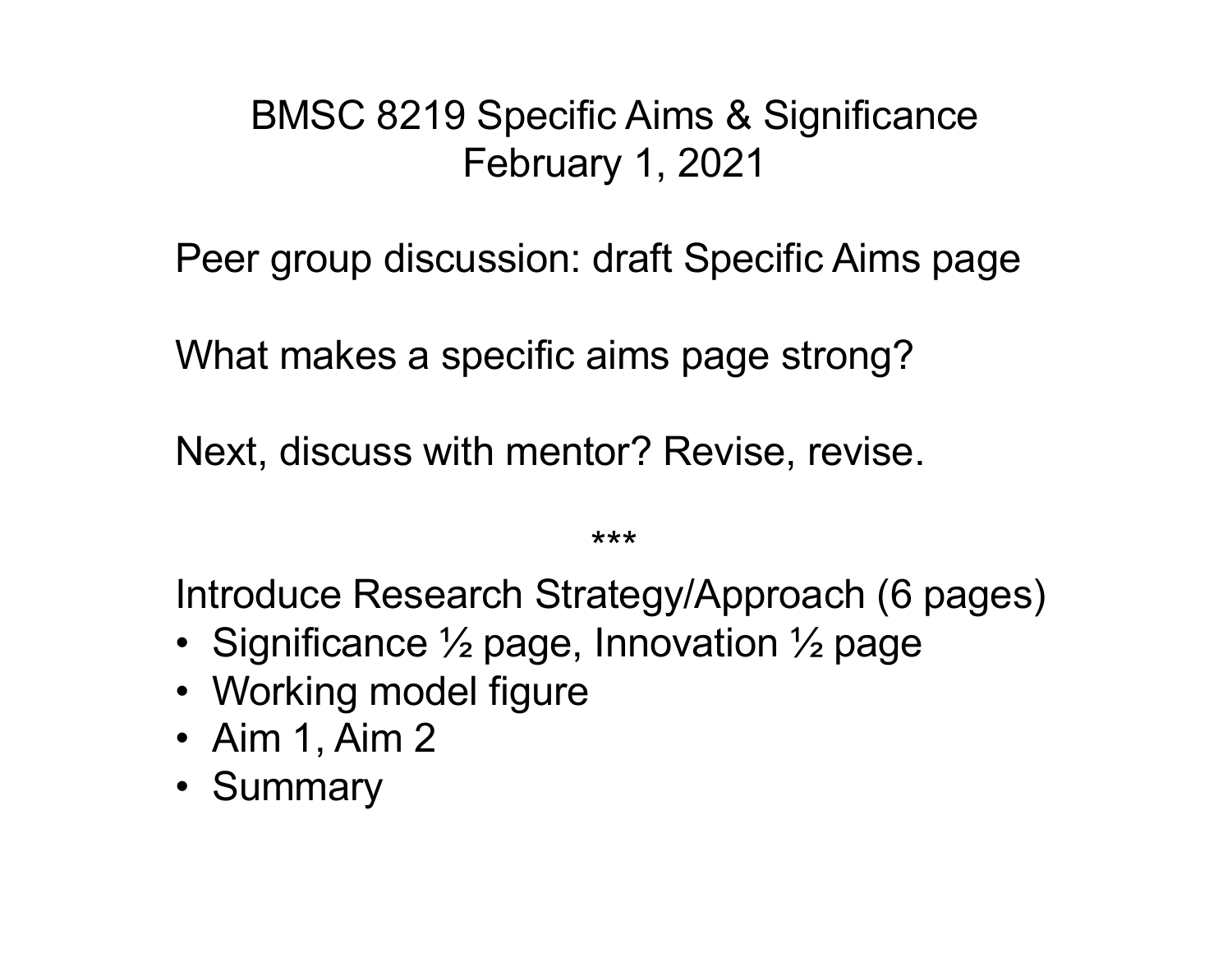### **Peer Discussion: Specific Aims Page**

Discuss:

- First line "hook"
- Paragraph on what is known
- Paragraph on the gap you will address/ your approach
- Paragraph on why address this question now
- Your hypothesis
- Aim 1 statement and paragraph description of approach
- Aim 2 statement and paragraph description of approach
- Paragraph on the impact of your study

Consider:

- Was each element present?
- Was the document one page?
- Active tone? Easily understood?

What would make it better?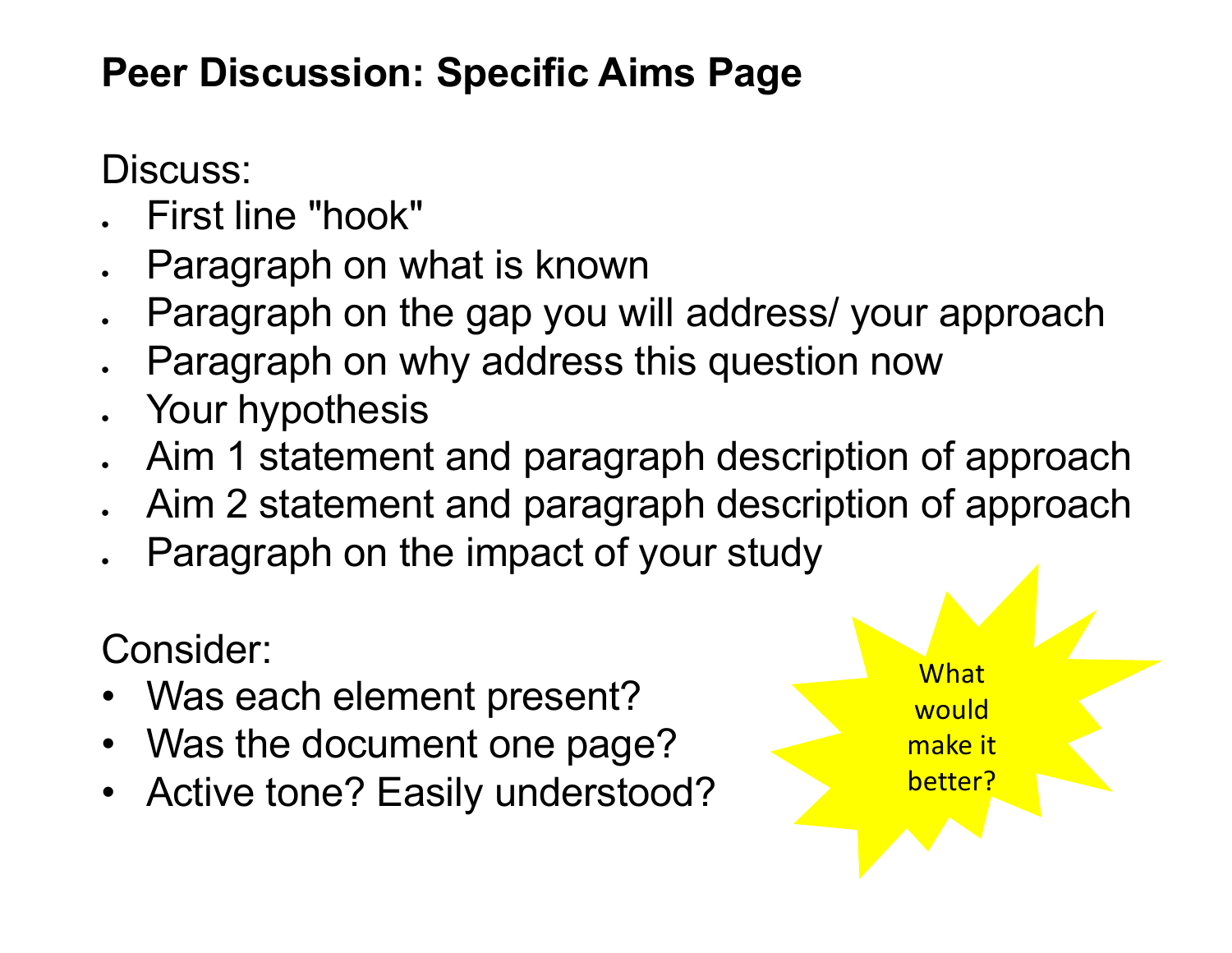•Compare main sections for R01/ fellowship

- Significance
- Innovation
- Approach
- •Preliminary Studies
	- You can either include this information as a subsection of Approach or integrate into ea aim.
- Address [Rigor and Reproducibility](http://grants.nih.gov/reproducibility/index.htm) by describing the experimental design and methods you propose and how they will achieve robust and unbiased results.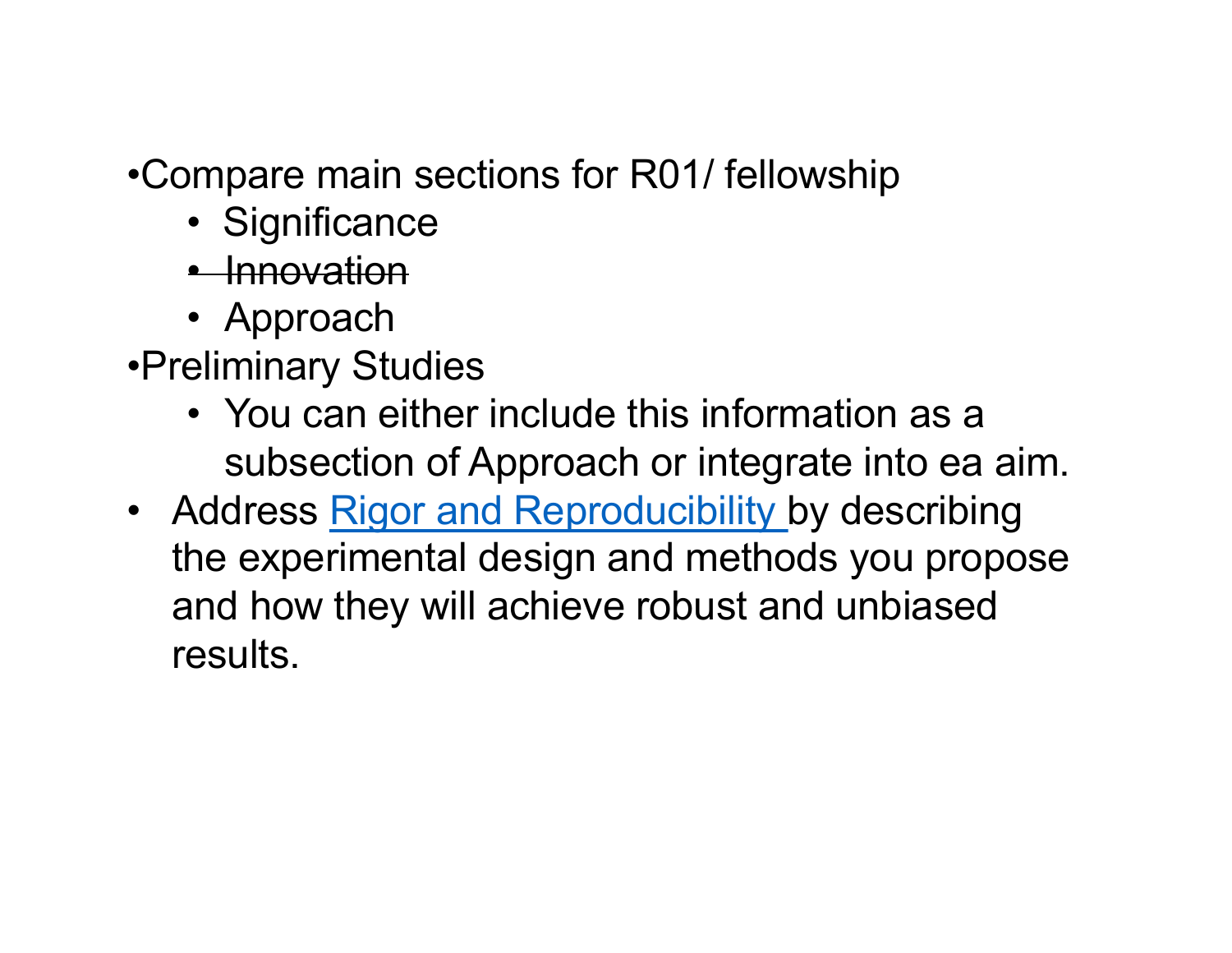## **Research Strategy (6 pages total)**

## **Fellowship: Significance 0.5 p**

- Describe the importance of the problem or barrier to progress that the proposed project addresses.
- Explain how the proposed project will improve scientific knowledge, technical capability, and/or clinical practice
- Describe how the concepts, methods, technologies, treatments, or preventative interventions that drive this field will be changed.
- Use a model concept figure/ working model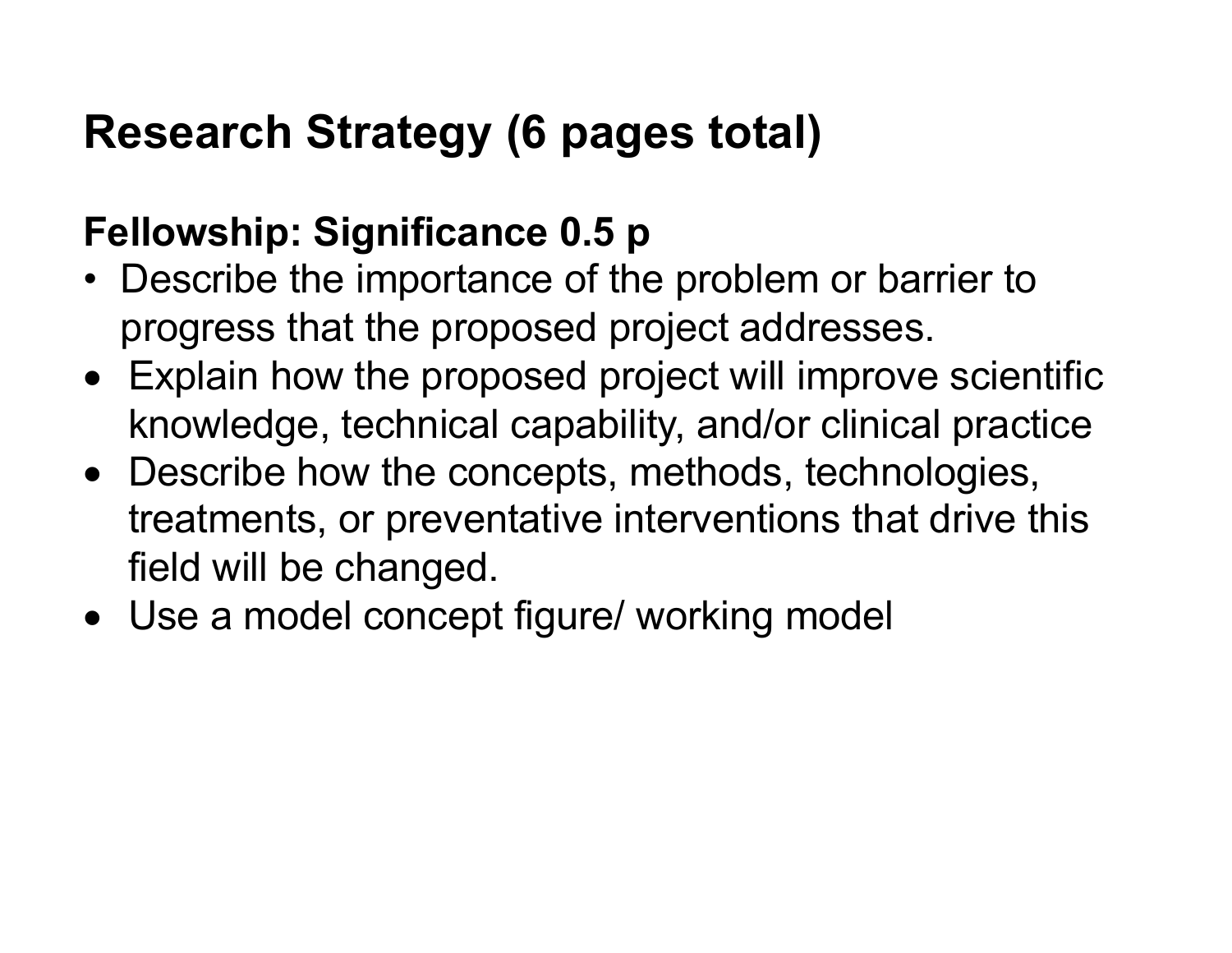Remember professional tone…

1-Review groups often include patients or laypeople with a personal interest to assist with review. Your reviewer may be a scientist with that disease/disorder

Person (first)…with disease a person who had a stroke (not stroke victim) a man with paraplegia (not paraplegic)

We are not defined by our diseases, but are people who happen to be living with and managing them.

2-Research is supported by taxpayers

3-Newspapers and representatives seek answers & expertise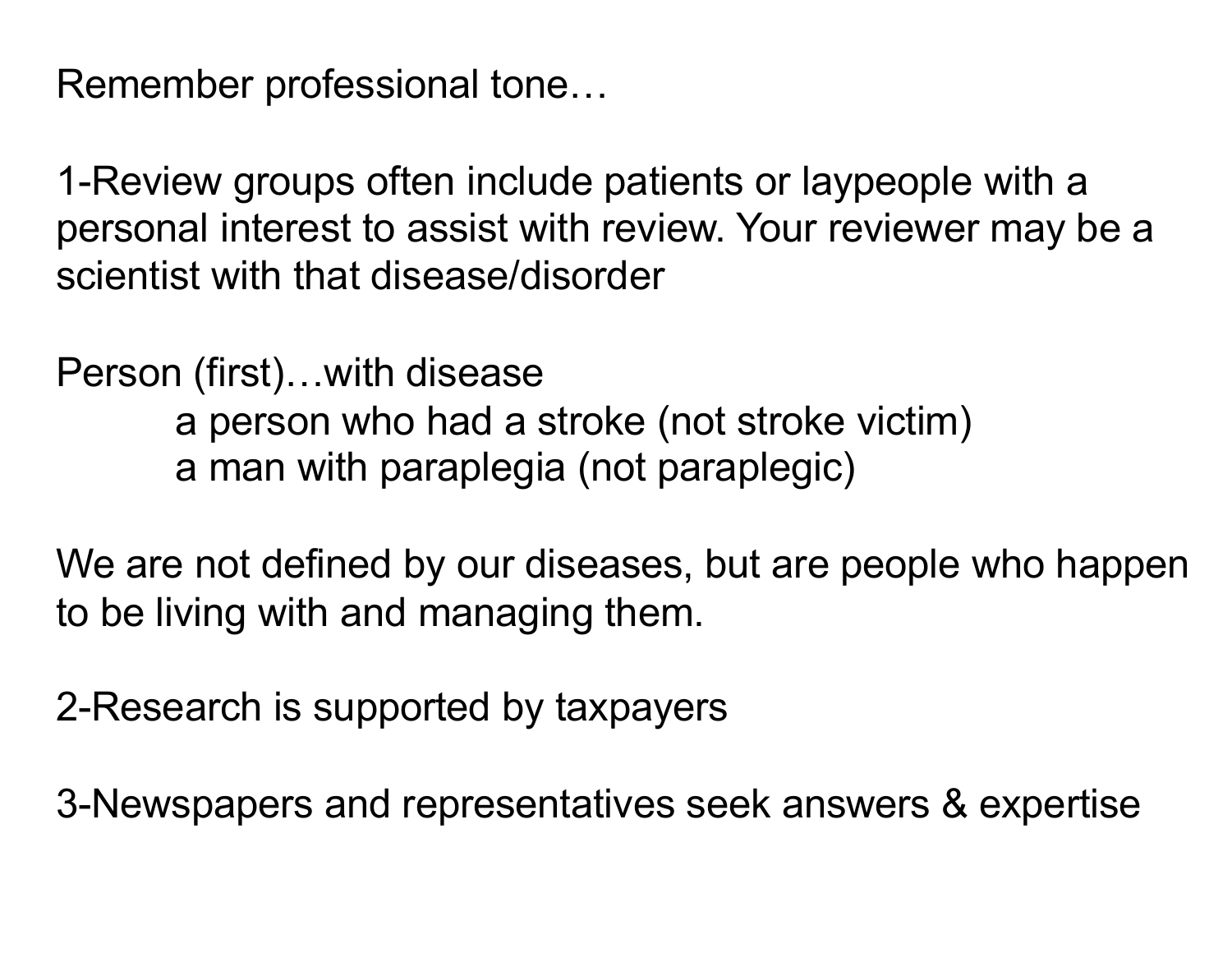When reviewers read your application, they'll look for the answers to three basic questions:

1.Can your research move your field forward? 2.Is the field important—will progress make a difference to human health?

3.Can you and your team carry out the work?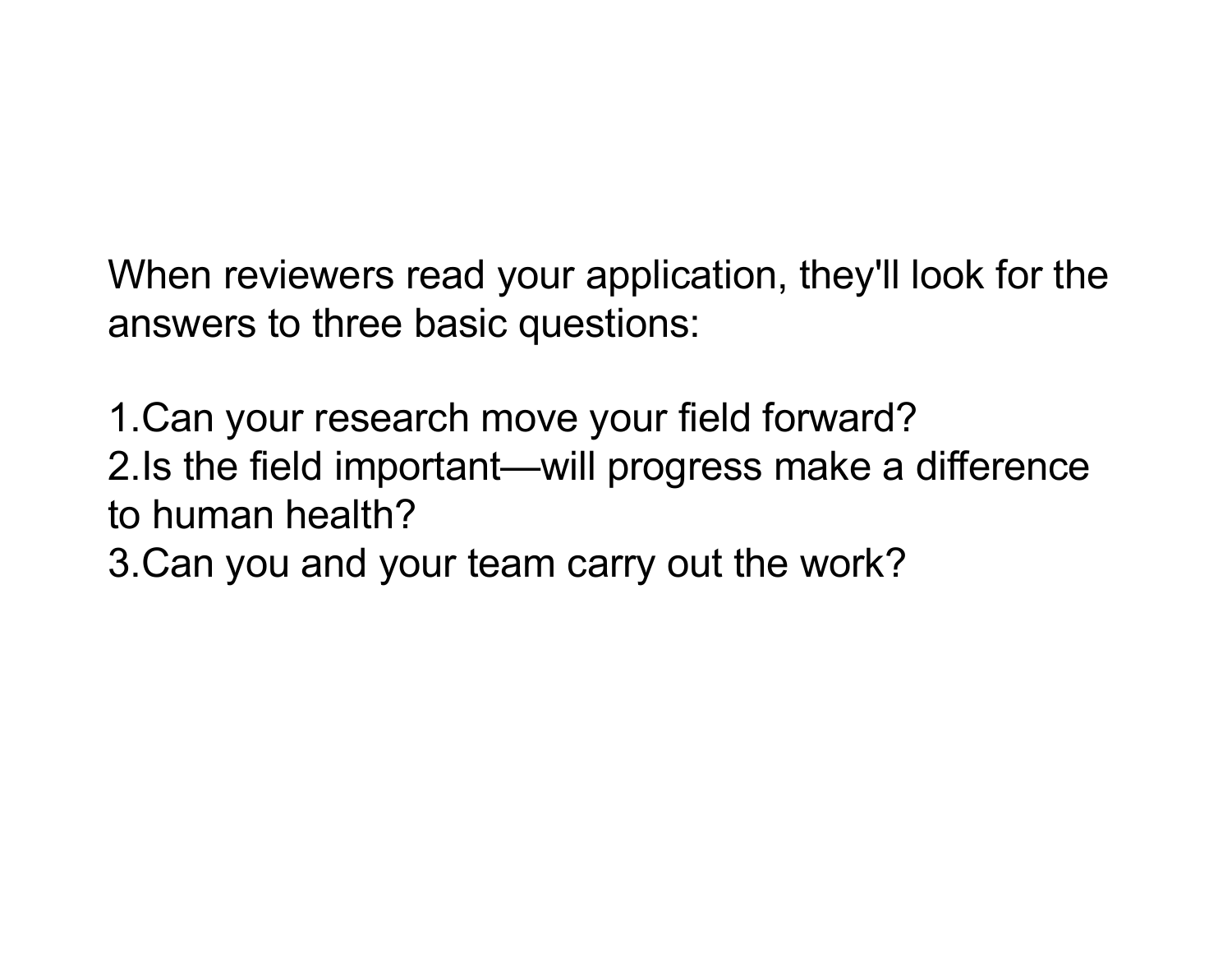# Model Figure, Concept, Examples



WZY SYNTHESIS



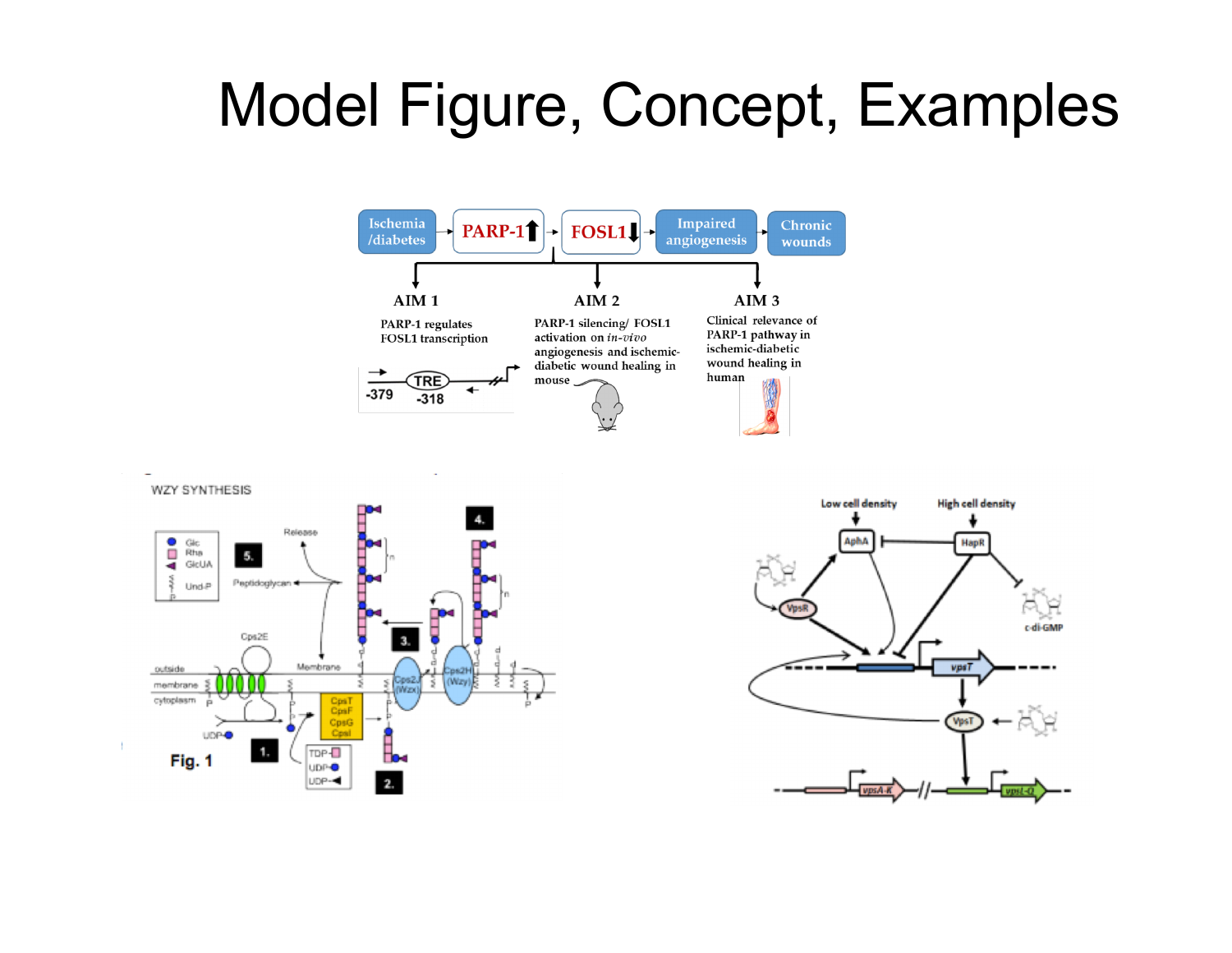#### **1st paragraph-what is known and the gap**

Capture reader's attention Gap you will address Critical need

**Viruses are thought to be involved in 15% to 20% of human cancers worldwide, thus providing critical tools to reveal common mechanisms involved in human malignancies.** As the etiologic agent of adult T cell leukemia/lymphoma (ATLL), human T cell leukemia virus type I (HTLV-1) is just such a virus. HTLV-1 encodes a potent oncoprotein, Tax, which regulates important cellular pathways including gene expression, proliferation, apoptosis, and polarity. Over the years, Tax has proven to be a valuable model system in which to interrogate cellular processes, revealing pathways and mechanisms that play important roles in cellular transformation. **Although the Tax oncoprotein has been shown to transform cells in culture and to induce tumors in a variety of transgenic mouse models, the** *mechanism by which Tax transforms cells is not well understood***.** A large number of Tax mutants have been generated and their biological activities have been thoroughly characterized, primarily in cell culture systems. *Currently, a major obstacle in the field* is that the transforming activity of Tax mutants cannot be compared using available transgenic models due to random transgene integration sites, variable transgene copy number, and inconsistent transgene expression levels, making it difficult to link the biological activities of Tax mutants with their transforming potential.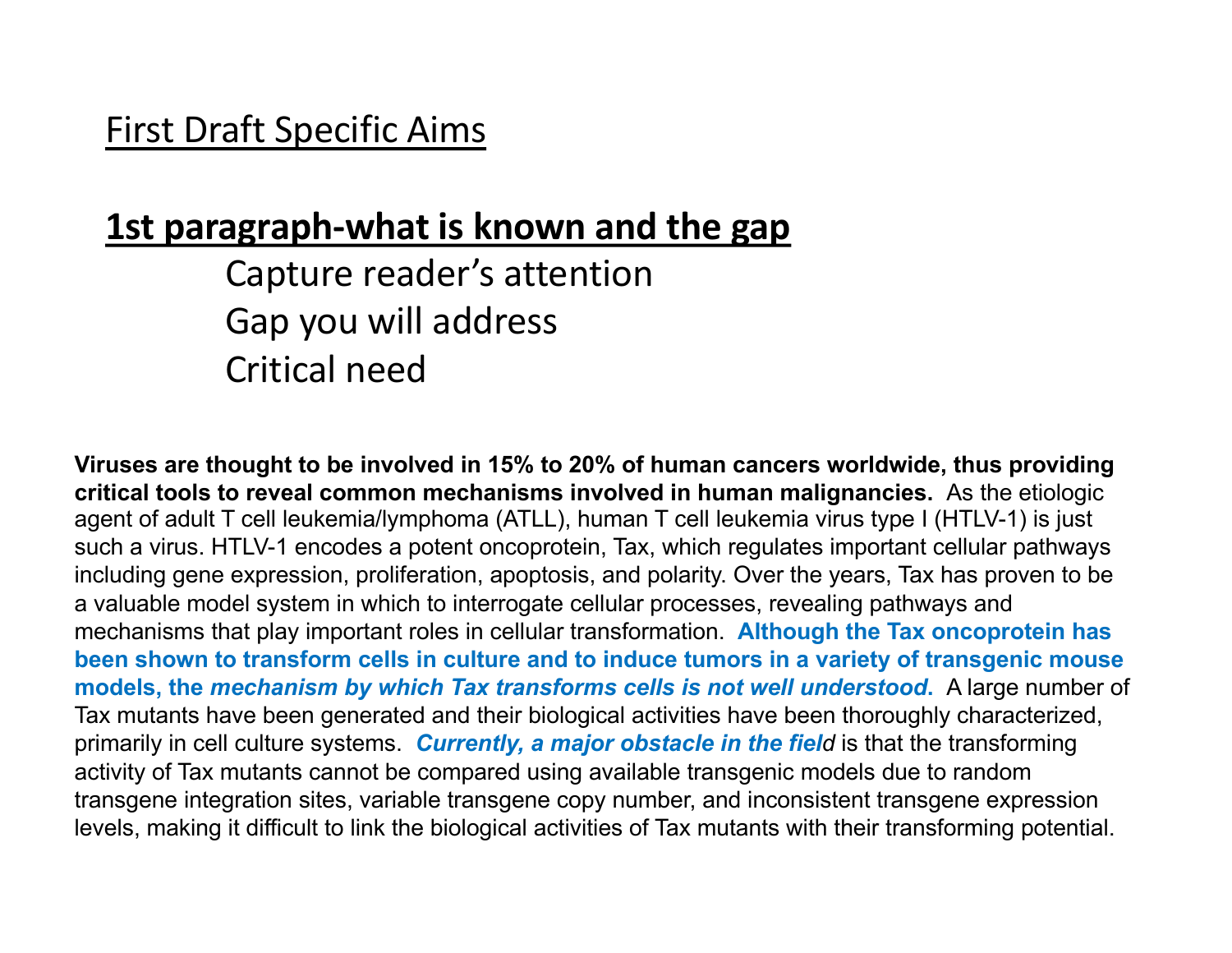## What readers are thinking about

•Will the investigators be able to get the work done within the project period, or is the proposed work over-ambitious? •Did the PI describe potential pitfalls and possible alternatives?

- •Will the experiments generate meaningful data?
- •Could the resulting data prove the hypothesis?

•Are others already doing the work, or has it been already completed?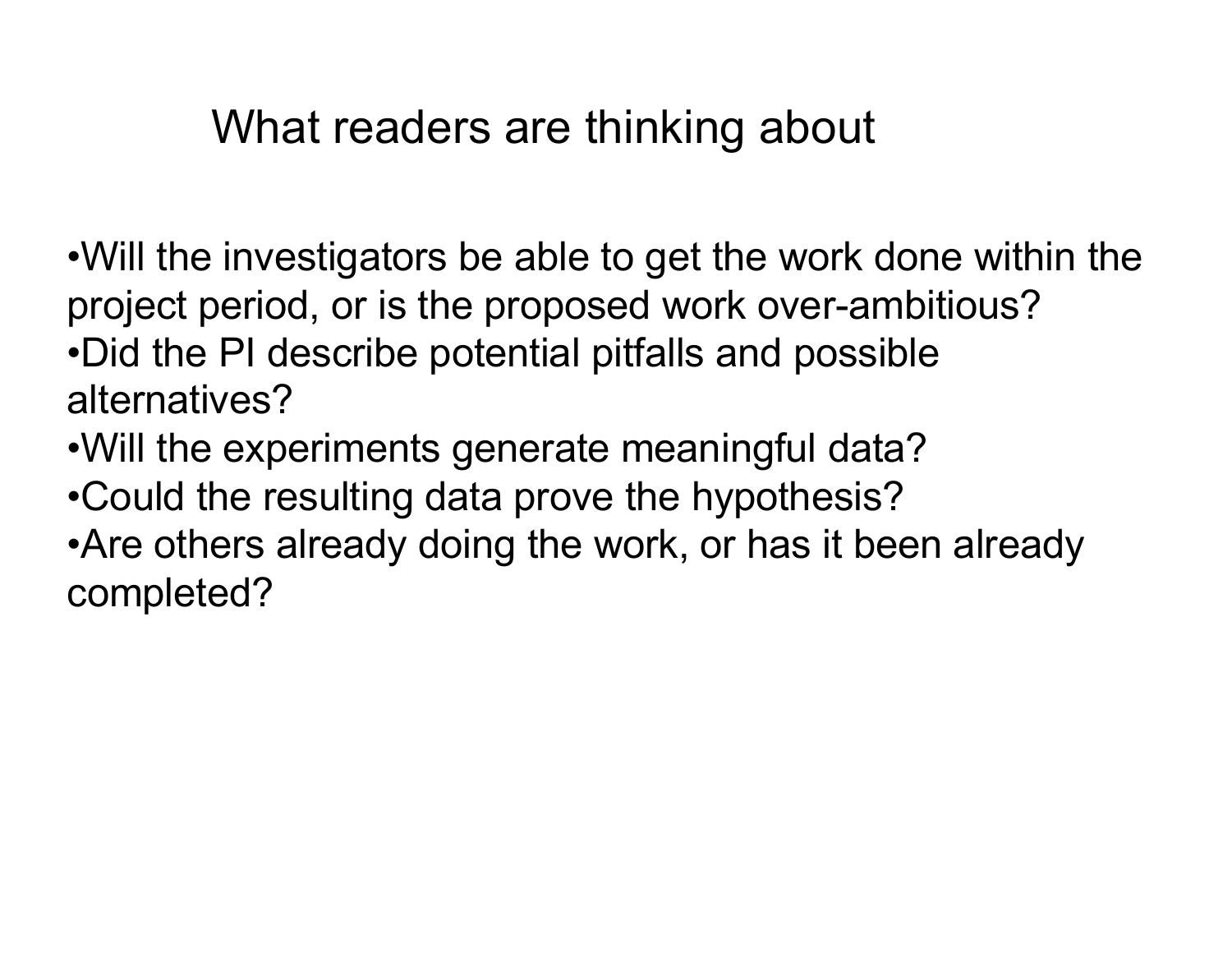## **Research Strategy**

**(6 pages, including S & I and rest of the approach)**

- Brief context, may have preliminary data
- Describe how any results in literature lead to your hypothesis (think about premise)
- Organize by aim
	- -Restate your aim, then build rationale, approach, anticipated results, alternatives for each
- Describe the overall strategy, methodology, and analyses to be used to accomplish the specific aims of the project.
- Include how the data will be collected, analyzed, and interpreted; sample size, power, significance of outcomes
- Describe expected results
- Always have a paragraph on potential problems and alternative approaches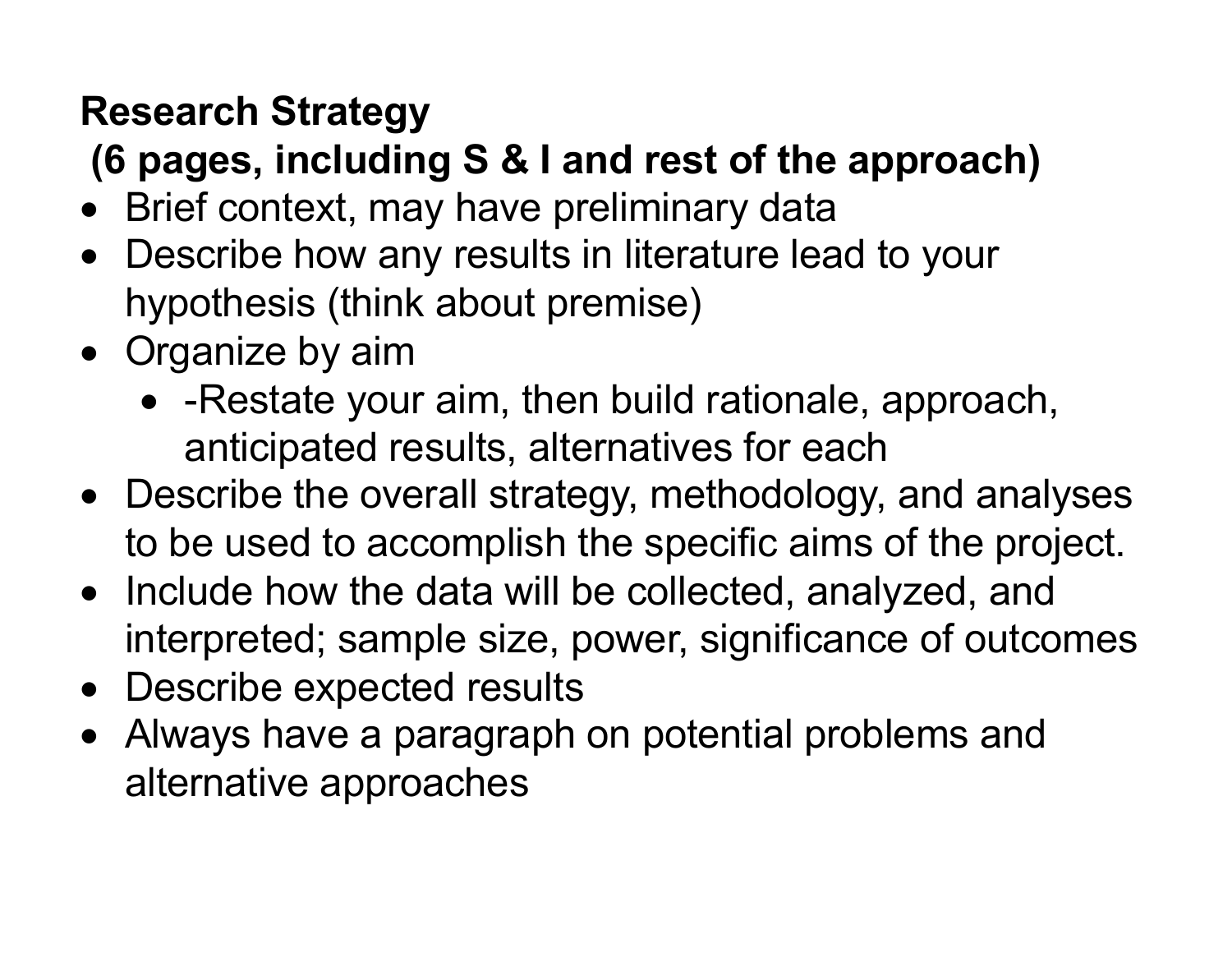#### **2nd paragraph-introduce the solution**

**Hypothesis** Approach How your work will advance the field Keep your wording simple, relevant, and to the point.

#### strong, testable hypothesis Remember that a hypothesis is a statement, not a question

(Seu) AIM 1 To determine the origin and functional significance of lung resident memory B cells (BRMs). Since we observe an early seeding of lung BRMs we hypothesize that the BRMs in the lung should maintain their mutation pattern and proportion early and late during the response, due to early seeding and establishment. Further, the GC derived CD73+swig+ subset should be the most protective, as they have gone through rigorous selection and differentiation through (SHM and AM) in the GC. We will test these hypotheses by analyzing the repertoire of the B cell population in the lung, which should remain constant if our hypothesis is correct. To identify the lung BRM with the greatest inclination to form ASCs, we will image live BRMs post challenge from Blimp-YFP reporter mice (YFP+ will be ASCs) to determine ASC formation. (Model1)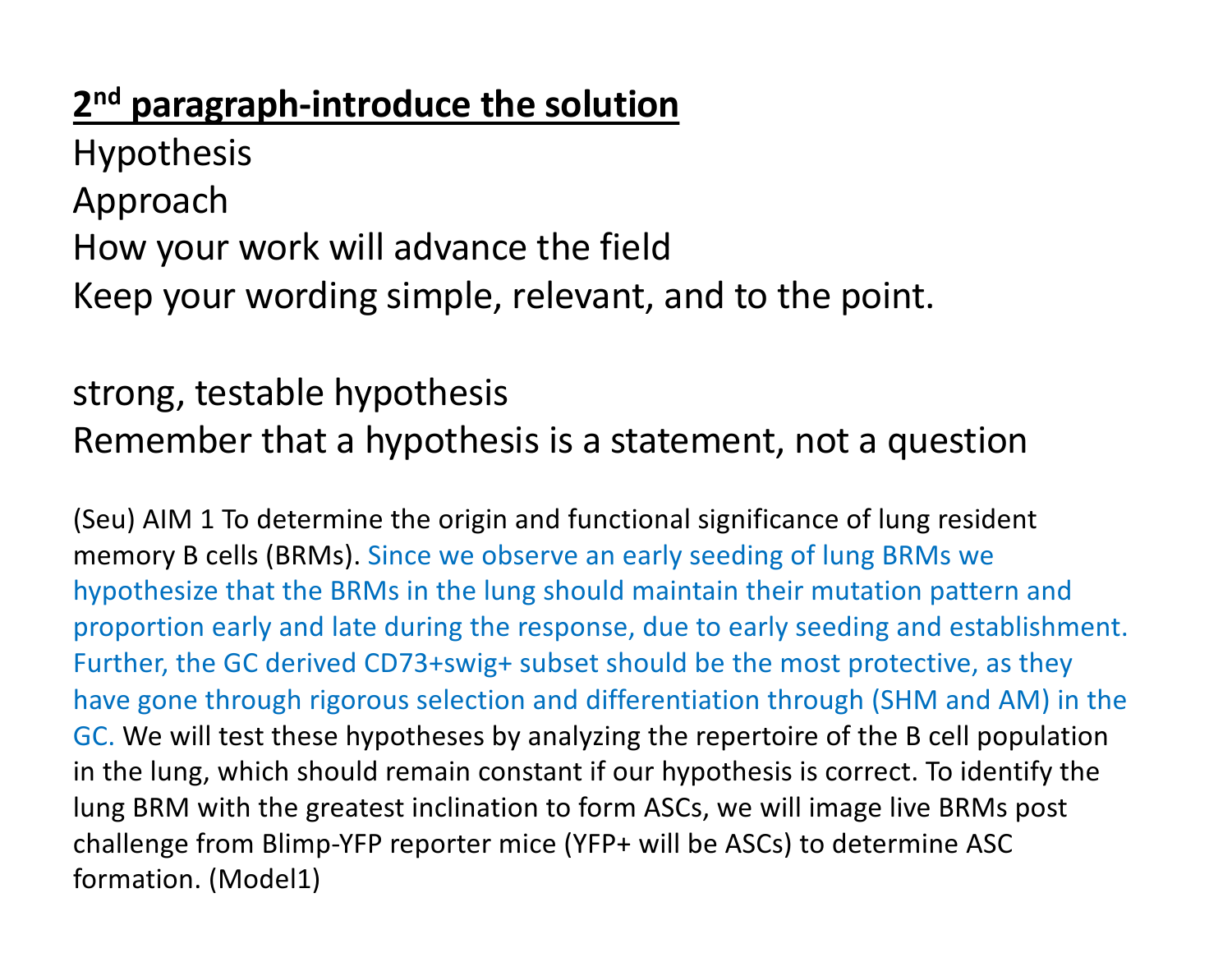We investigated the mTOR pathway as a potential mechanism for the phenotype of progranulin-deficient mice based on reports of altered S6 kinase expression and phosphorylation in progranulin-deficient model systems, and of interaction of progranulin with insulin/IGF-1 signaling. We found increased phosphorylation of Akt and ribosomal protein S6 in the amygdala of Grn+/– mice relative to wild-type, which suggests increased signaling through the mTOR pathway. Elevated mTOR signaling causes abnormal social behavior in several genetic mouse models of autism, and mTOR signaling may also be involved in conditioned fear memory. **We therefore hypothesize that progranulin deficiency causes abnormal social behavior, conditioned fear, and amygdala dysfunction through elevated mTOR signaling.** We propose to investigate this hypothesis with the following specific aims.

Specific Aim 1 **will test the hypothesis that subjects with schizophrenia have increased dopaminergic inputs in the nucleus accumbens core and shell compared to normal** control cases by measuring the density of immunolabeling of tyrosine hydroxylase, a synthesizing enzyme of dopamine, using (SA1.1) optical densitometry, and (SA1.2) measuring protein levels using western blot assays. Specific Aim 2 **will test the hypothesis that subjects with schizophrenia have increased synapses, both symmetric (inhibitory) and asymmetric (excitatory), in the nucleus accumbens core and shell** using stereology at the electron microscopic level to determine density of synapse types.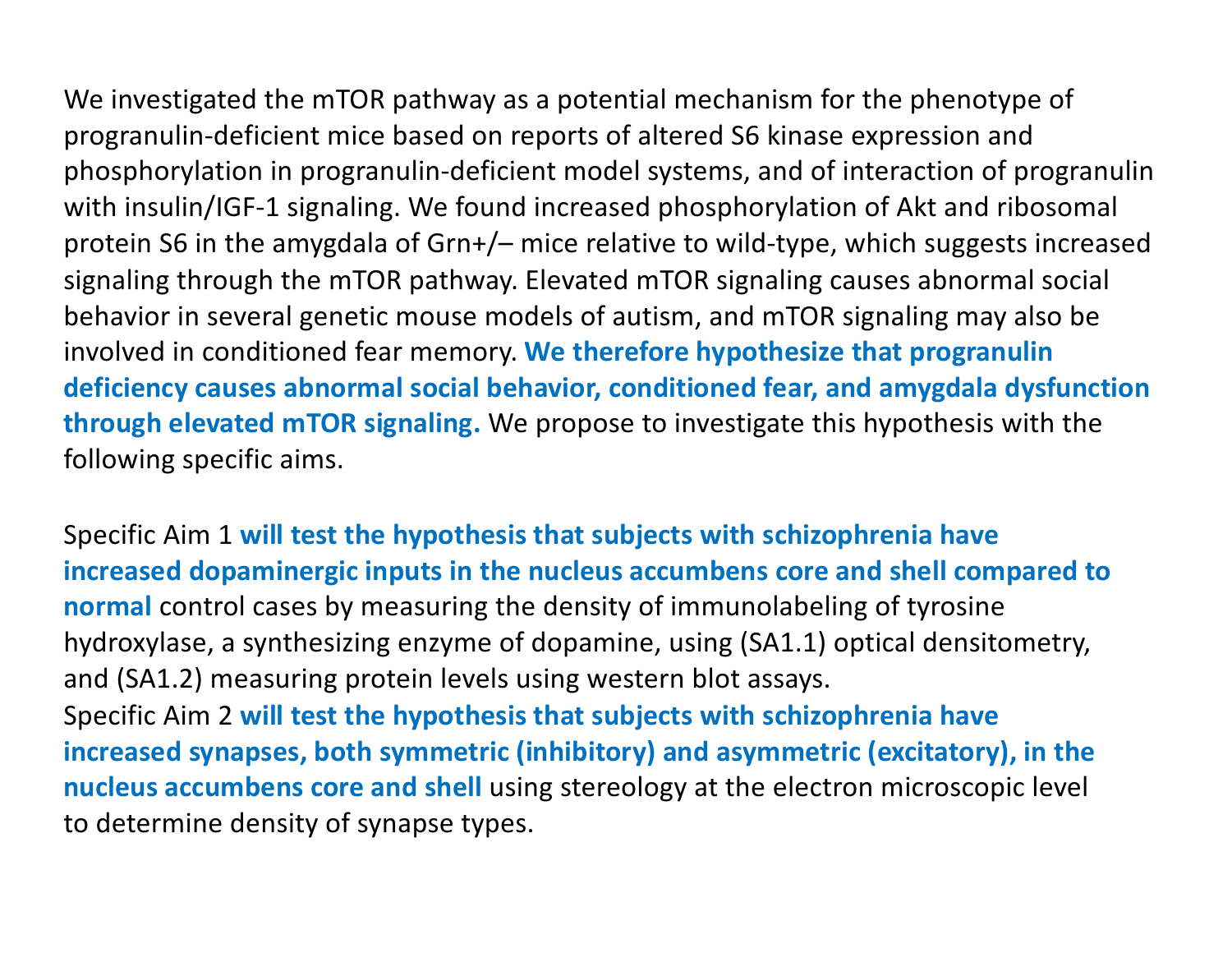# Add emphasis—selected italics or bold

•While describing a method, state their or collaborators' experience with it.

•Point out that they have access to a necessary piece of equipment.

•When explaining their field and the status of current research, they weave in their own work and their preliminary data.

•They delve into the biology of the area to make sure reviewers will grasp the importance of their research and understand their field and how their work fits into it.